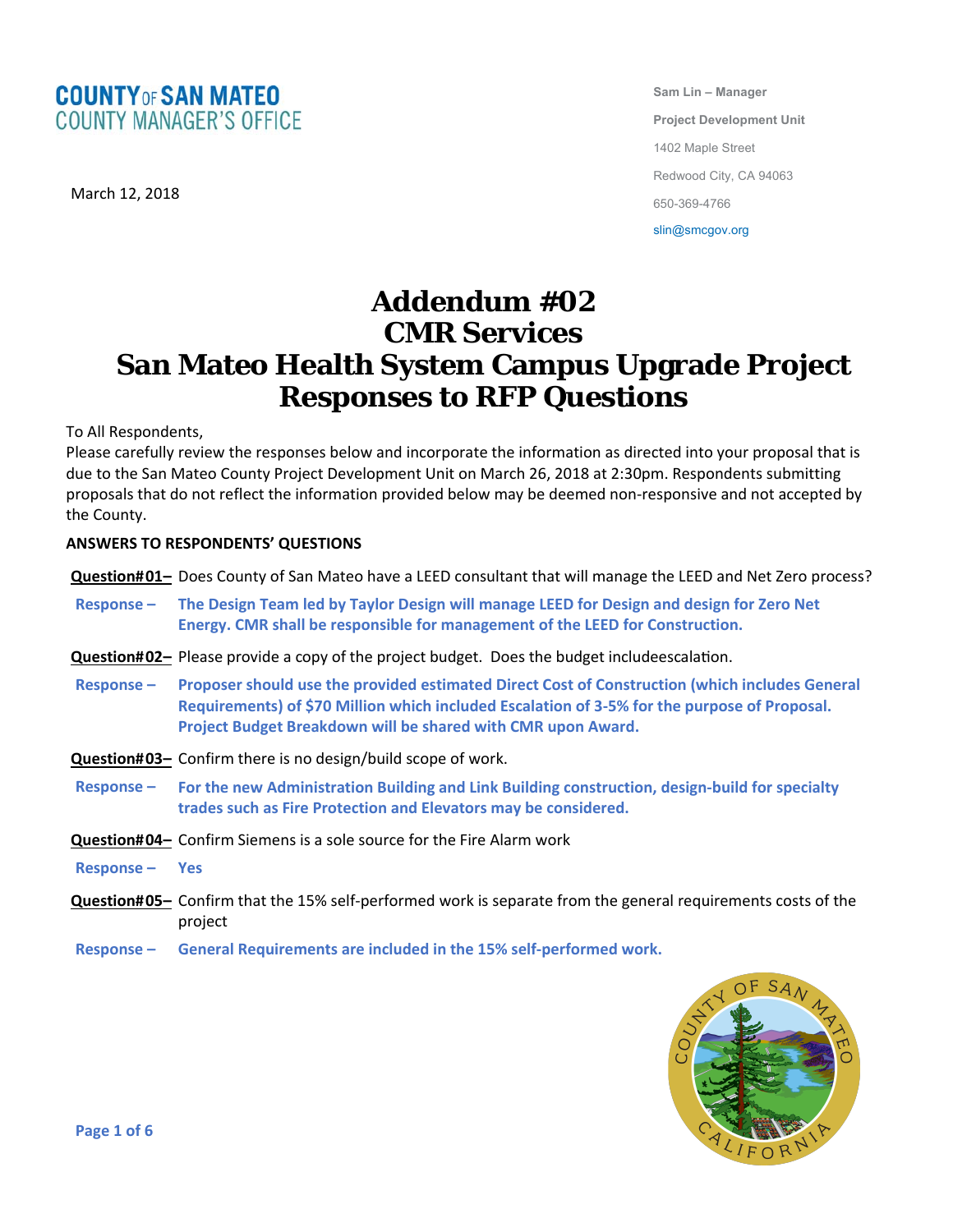- **Question#06-** Confirm the scope of work for the fire alarm annunciator panel and the location of work throughout the facility. Confirm all overhead and in wall rough in work can be done during normal working hours
- **Response – 1. CMR to install per Design (to be provided later). 2. As long as infection control measures as described in Document 01 1000 Appendix E are implemented, work can be performed during normal working hours for the Fire Alarm Annunciator Panel installation.**
- **Question#07-** Confirm the work in the nursing wing can be done during normal working hours and clarify what type of work constitutes after hours work
- Response Yes, work in the Nursing Wing ground floor can be performed during the normal business hours **(7:00 AM ‐ 6 PM). Nursing Wing floors 1 thru 3 are occupied 24/7 so any work producing excessive noise such as jack hammering, drilling, etc. shall be performed between hours of 10:00 AM ‐ 4:00 PM and shall be coordinated with PDU and hospital management prior to start. Some types of work that impact the hospital operations might be considered after hours. These activities include, but are not limited to, following:**
	- **‐ Tie‐in for fire department connection**
	- **‐ Tie‐in to existing electrical Substation(s)**
	- **‐ Installation of new breakers in existing panels serving 'non‐construction' areas.**
	- **‐ Domestic water tie‐ins to active hot and cold water lines within the building**
	- **‐ Branch tie‐ins to active sanitary sewer lines**
- **Question# 08–** Should the hourly labor rates submitted be for the 2018, 2019, 2020 and 2021?
- Response One (1) set of rates shall be submitted in Exhibit 15 to be used for the Project.
- **Question# 09–** Please provide what is the minimum staffing plan that is expected by the County of San Mateo
- Response Proposers should include at least the Key Personnel in the Proposed Staff Planning per Document **00 2001‐3.02E and Evaluation Factors in Document 00 2001‐4.03.**
- **Question#10-** Are we to submit separate price and/or percentages for preconstruction services, fee, general conditions and general requirements (Cost items 1‐4) for each Project Group A, B and C?
- **Response – No need to breakdown the pricing into Project Components Groups A, B and C.**
- **Question#11-** Article 4.01, 00 5251-2: Please confirm the type of meetings and frequency the CMR is to attend during the preconstruction phase
- **Response – Schedule and type of meetings should be based on the project needs as required/appropriate. Proposers should outline meetings in the proposed Project Plan to demonstrate superior approach and strategy to deliver the Project.**
- **Question#12-** Confirm below ground investigation, destructive investigation and above ceiling investigation that requires infectious control is not part of the preconstruction services and would be additional costs once the cops or work it is determined
- Response Please refer to Document 00 7200-1 Article II 2.01. Contractor's Investigations for the details. **CMR shall notify the Owner when destructive investigation is required. Destructive Investigation required by Owner will be compensated as additional cost. For the purposes of this RFP, CMR shall assume that preconstruction services fee shall not include the destructive investigation.**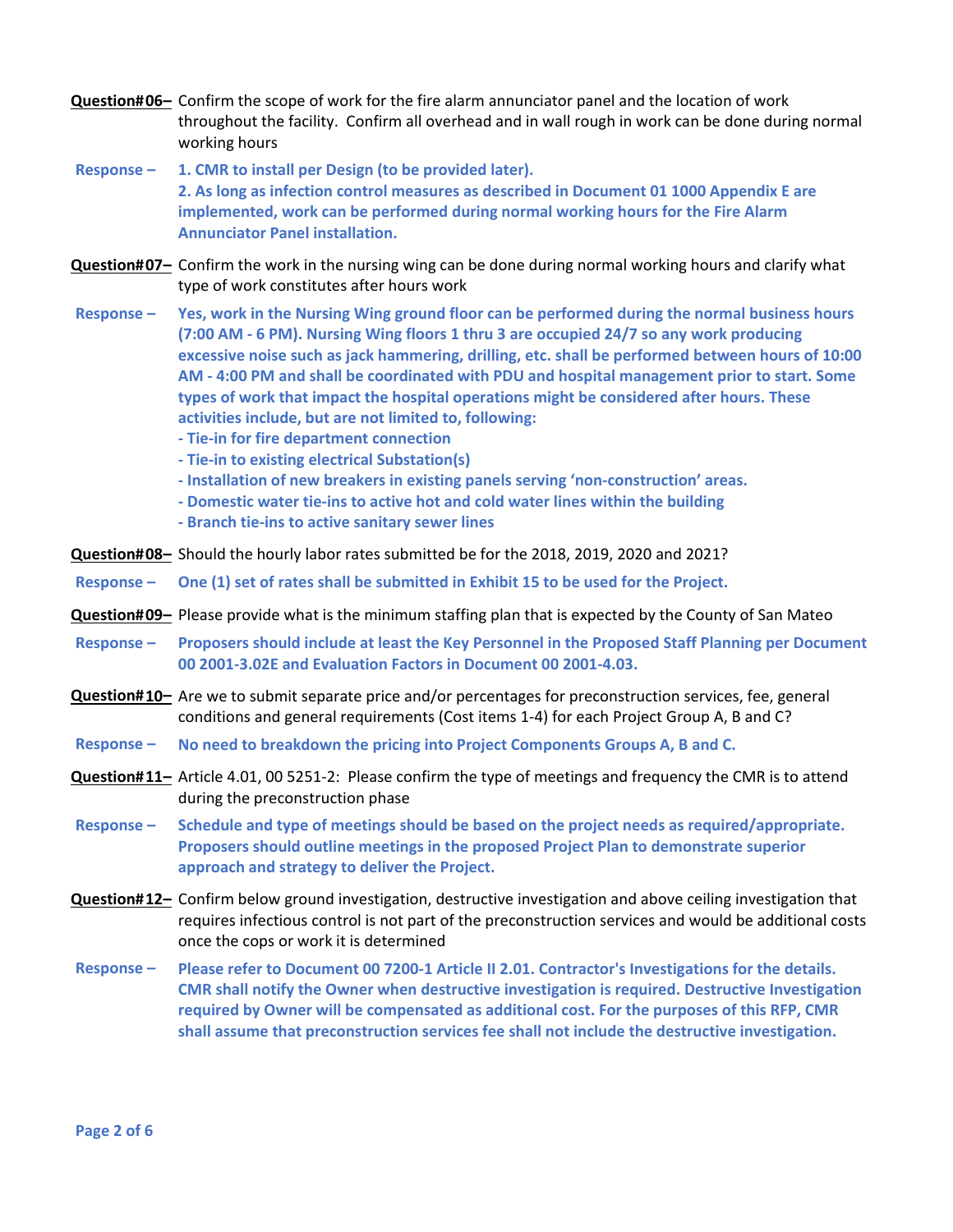- **Question#13-** Based on our OSHPD experience, our initial review of the ground floor nursing project and associated sitework is that it is a minimum of 12 to 14 months of construction. This is in part due to the time it will take to investigate and trace down all the e
- **Response – In the schedule provided with the RFP, the County have assumed approximately 12 months of construction for the Nursing Wing Renovation. CMR should propose schedule that meets the owner timeline as specified.**
- Question#14- Article 14.04, 00 7200 35: Please confirm that any delay beyond the control of the CMR for Acts of God, Archaeological find, adverse weather, force majeure, errors and omissions, unforeseen conditions, earthquakes and OSHPD are actually compensable time
- **Response – CMR shall refer to Document 01 1000‐3.08F and Document 00 7200‐14.03 & 14.04.**
- **Question#15-** Confirm that all CMR's project insurances costs including payment and performance bonds are to be included in Cost Item 4, excluding workman's comp and other insurance required for labor and personnel and Builders Risk that are required to be provided by
- **Response – 1. Worker's Compensation shall be included in Cost Item 3. 2. Bonds, Builder's Risk and other insurance to be provided under CCIP shall be included under new separate Cost Item 7, see Amended Document 00 4001 Proposal Form.**
- **Question#16-** Cost item 4 requires Contractor to make assumption to provide (2) 12' x 60' trailers for 24 months. The project duration is longer than 24 months. Is it safe to assume that the General requirements will be adjusted as they are further defined once the Con
- Response Change the trailers duration to 42 months. General Requirements are part of the Direct Cost of **Construction and will be determined during Phase 1 of the contract, see Amended Document 00 4001 Proposal Form.**
- **Question#17-** Cost item 4 requires the contractor to include the costs for Infection control, Surveying, Protection of Work, Handling and Disposal Fees, and Daily and Final Cleanup which is very difficult to estimate at this point. In our opinion, it is not in the best
- **Response – See Response #16 above.**
- **Question# 18–** Please confirm Facilities Engineering relocation beginning 7‐02‐18 ending 9‐ 07‐18
- **Response – Yes, facilities engineering relocation is anticipated to begin July 2018 and completed by September 2018.**
- **Question#19-** 00 1001 4 . 1.04 Potential Modular trailers for Temp office facilities . lease and fitting out. Please provide location and clarify if this is for project construction team
- Response This is a temporary office for the Hospital staff. Location to be coordinated with Owner and CMR.
- **Question# 20–** Confirm that the insurance package has changed from the RFSOQ to CCIP as noted in the RFP.
- **Response – Yes. CMR shall submit a letter from an insurance underwriter confirming that the insurer will provide the Proposer the required converges and amounts in accordance with Document 00**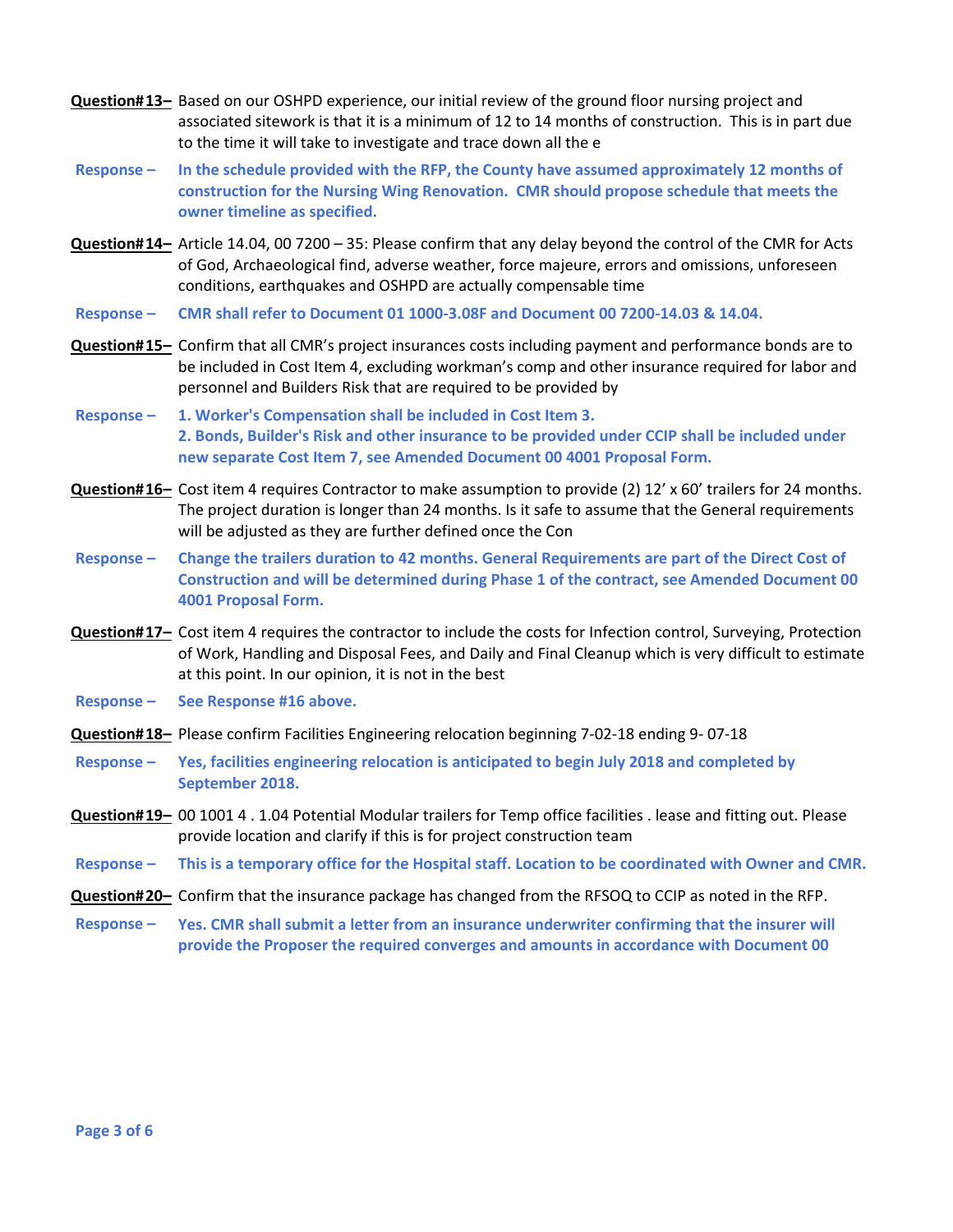- **Question#21-** Reference 00 4001 and Exhibit 15. Exhibit 15 states that rates will be reconciled to "actual costs". However, on the schedule of proposal prices form, it states that "these rates will be the basis for compensation of addition/extended hours requested by
- Response Rates shall be based on Positions as provided in Exhibit 15 Schedule of Rates. The rates include **CMR's direct costs, without overhead or profit included under Cost Item 2, for salaries and related forms of compensation and employer's costs (including workers compensation insurance and any other insurance required by law) for labor and personnel costs, of CMR's employees, while performing Work at the Project Site.**
- **Question#22–** Reference 00 5201, Article 1, 1.04, A: Contract states that "after all trade subcontractors have been procured, a Final Guaranteed Maximum Price (GMP) shall be established as provided in…..". Reference 00 05251, Article 9, 11.01: "Following the award of
- **Response – This is a GMP contract.**

**Amend the 1st paragraph of Document 00 5251‐6 Article XI ‐ 11.01 to read as follow: "Following the award of the Trade Subcontracts, a Final Guaranteed Maximum Price (GMP) shall be established and CMR shall become a general contractor for the scope of work under the Contract, responsible for construction and quality control, as well as project management services. CMR shall issue a written notice to Owner five (5) business days prior to the start of construction for each Trade Subcontractor package. CMR shall require Trade Subcontractors to comply with all applicable provisions of the Contract Documents, and strictly enforce the prime contract terms incorporated into each Trade Subcontract, including, but not limited to, cost record terms, and claims notice and documentation terms."**

- **Question#23-** Please list any design scopes of work that will be required to be performed by the CMR (Construction Manager at Risk).
- **Response – See Response to #3 above.**
- **Question#24–** Will the SWPPP permit be procured by the design team?
- Response No, this is the responsibility of the CMR. Refer to Division 01 specs (01 1000-3.03 B / 01 5700).
- **Question#25–** Can the cost of work estimate breakdown prepared by SMHS be shared?
- **Response – See Response to #2 above.**
- **Question# 26–** What escalation factors are included in the SMHS cost estimate?
- **Response – See Response to #2 above.**
- **Question#27-** Is the \$70,000,000 budget for the SMHS campus upgrade inclusive of construction hard cost only—i.e. excludes GCs, GRs, Fee, Bond and Insurance?
- **Response – Approx. \$70 Million is the estimated Direct Cost of Work which includes General Requirements. See also Response to #2 above.**
- **Question#28-** Can further detail be provided in how the price component of the proposal will be evaluated (00 2001‐5 item 4.03.A)?
- Response The Contractor whose Proposal Price is the lowest among the Proposals shall receive twenty-five **(25) points under this factor. The other Contractors whose Proposal Price higher than the lowest shall receive pro‐rated points calculated as a percentage of the lowest Proposal Price.**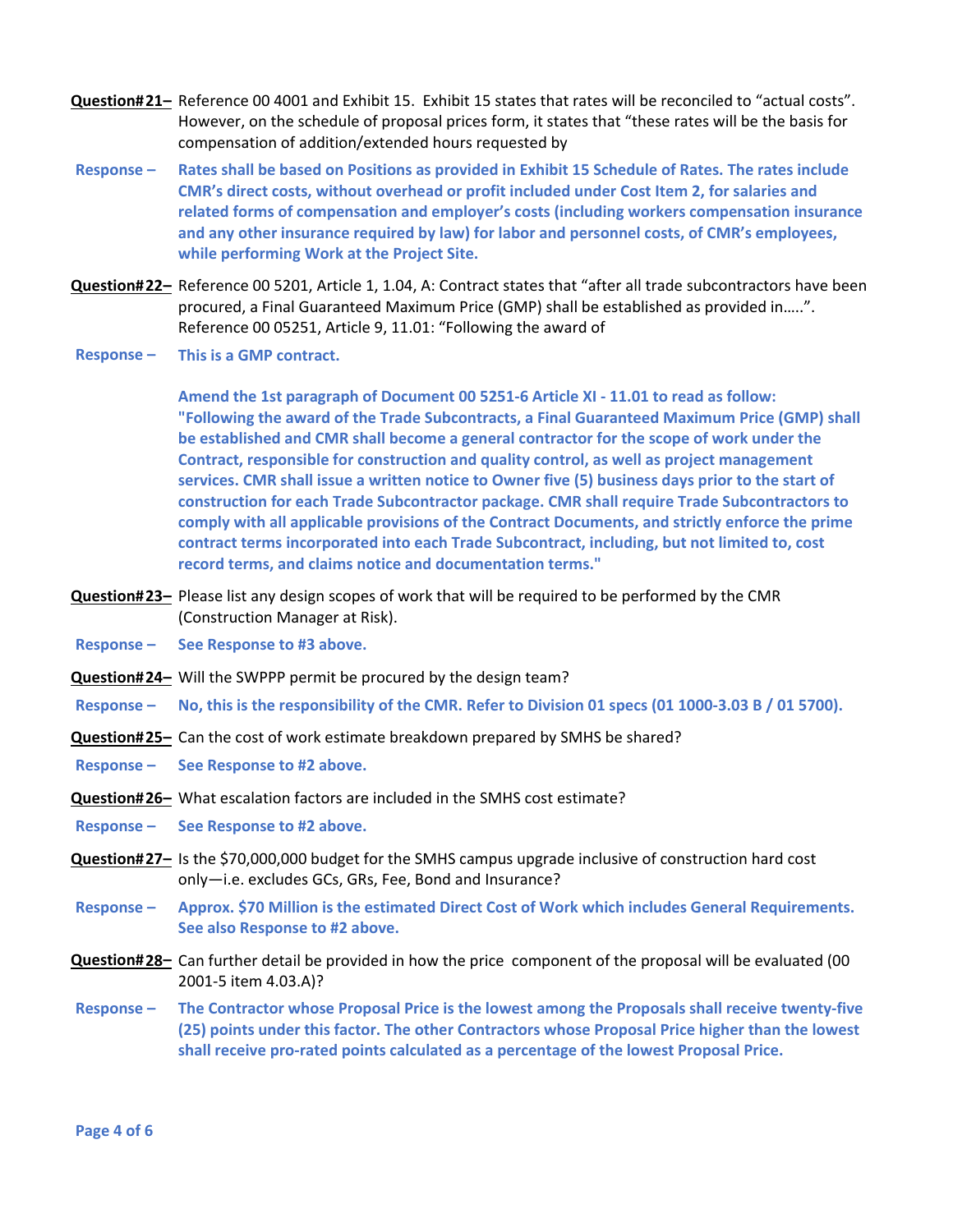- If appendices referenced in Document 00 4820, #7 and #8 are included, will those appendixes **Question# 29–** count against the 30 page limit?
- **Response – Appendices to Document 00 4820 will not be counted in the 30‐page limit**
- **Question#30-** Since structural shoring will likely be required for the underground utility work in the nursing wing phase, will this be designed and approved by OSHPD in the current permit cycle?
- Response No, this is the CMR's responsibility as part of their Means & Methods. It is not included in the **design documents. See Division 01 Specs (00 7200‐15.09 / 01 1000‐1.20). Shoring must be designed and submitted to OSHPD for approval prior to receiving a permit and/or starting construction.**
- **Question#31-** Please verify that Hazardous material abatement is to be included by the contractor.
- **Response – Yes, hazardous material abatement is to be performed by the CMR.**
- **Question#32-** Is a BIM model available? Will a BIM model be provided by the design team for the contractor's use after award?
- **Response – Yes, BIM design model is available and can be made available after award.**
- **Question#33-** Drawings indicate a deferred approval for signage. Prebid meeting indicated that there were no DA's. Please verify that signage is not a DA.
- **Response – For Nursing Wing and Central Plant renovation, deferred approval includes distribution systems seismic bracing, and extension of Fire Department Connection. Signage deferred approval for the Nursing Wing & Central Plant renovation projects is planned to be submitted to OSHPD in April 2018 by Owner (note that the minimum code‐required signage was included in the architectural sheets).**
- **Question#34–** Please confirm that each phase of the project will be turned over as a whole and not sub-phased.
- Response Yes, each project component will be turned over as a whole except the Central Plant loading **dock, see Document 01 1000.**
- **Question#35-** Will space be provided inside the existing facility for a construction office? Providing space will cut down on site congestion.
- Response No space is available inside the existing facility. PDU will work with CMR to identify the trailer **locations.**
- **Question# 36–** Has an ACM survey been completed with in the last 90 days for the areas impacted by construction?
- Response Hazardous Materials Testing survey for Nursing Wing and Central was completed in July 18, 2017. **No construction/renovation work have been done after the survey. See Exhibit 17 for the Hazardous Materials Testing report.**
- **Question#37-** What is the approach to achieve Net Zero by the design team?
- **Response – CMR to build per Design.**
- **Question# 38–** Does the 15% limit of self performed work include general conditions/general requirements?
- **Response – General Conditions are not included in the 15%. See also Response #5 above.**
- **Question# 39–** Should off site parking and or shuttle expenese be included in our General Requirements?
- Response Yes, off-site parking and shuttle service will be included in General Requirements if required and **approved by Owner.**

**Page 5 of 6**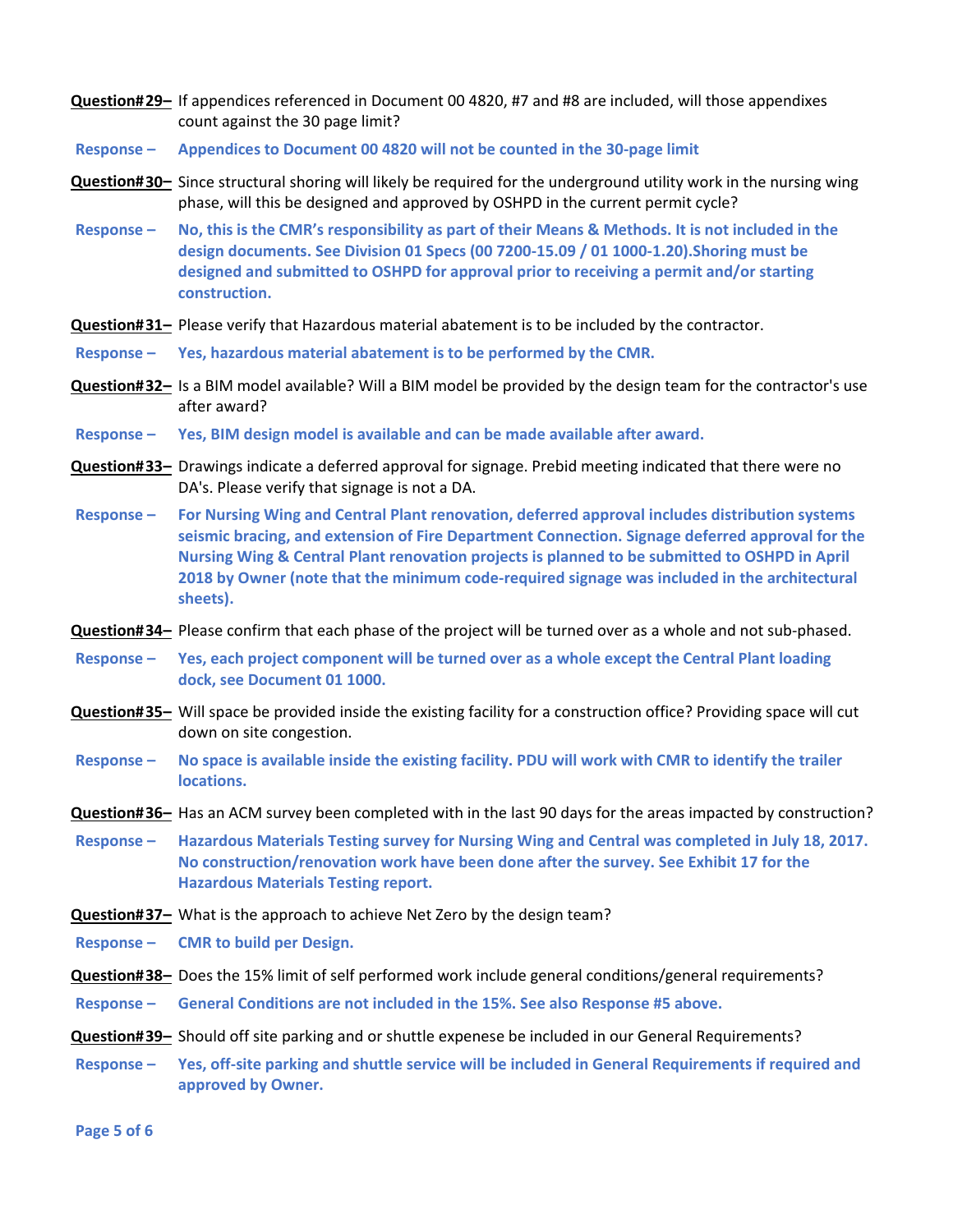**Question# 40–** Because of the location and nature of the project will a 24 hour fire watch be required?

- **Response – For the fire watch requirements, refer to the OSHPD Pin 14 (Link provided below): https://www.oshpd.ca.gov/FDD/Regulations/PINs/Pin‐14.pdf and Exhibit 13 ‐ San Mateo Medical Center Interim Life Safety Measure policies.**
- **Question#41-** The drawings do not currently indicate an interim life safety plan for occupied space outside of the construction area. Will one be provided?
- Response See Division 01 Specs (01 1000-1.28) and Exhibit 13, Interim Life Safety Measures Policy.
- **Question# 42–** Nursing Wing: Do the AHU's serving this area also serve spaces on other floors?
- **Response – Yes**
- **Question#43-** Nursing Wing: Is the area's supply and exhaust systems currently operating per the manufacturers recommendation?
- **Response – See Exhibit 18 for airflow survey.**
- **Question# 44–** Nursing Wing: Are the existing systems scheduled to remain code compliant?
- Response The existing systems need to maintain existing airflow to the other floors, and new airflows given **for the ground floor spaces. Balancing will be required at existing equipment (fans and air handlers) to meet the airflow requirements.**
- **Question#45-** Nursing Wing: Is it the expectation of the owner to upgrade any existing conditions that do not meet current code requirements into compliance?
- Response No, any conditions that do not fall under the designated area of work will not be upgraded.
- **Question# 46–** Will temporary access and egress be required for the facility during construction?
- Response Yes, See Division 01 Specs (01 1000-1.28) and Exhibit 13, Interim Life Safety Measures Policy.
- **Question#47–** Do we know what the acceptable hours of operation will be during construction?
- Response Monday to Friday 7:00 AM 6:00 PMSaturdays 9:00 AM 5:00 PM in accordance with the **County of San Mateo Ordinance Code**
- **Question#48-** Will weekend work be allowed during construction?
- Response Only Saturdays 9:00 AM 5:00 PM in accordance with the County of San Mateo Ordinance Code
- **Question#49-** Pre-Proposal Conference indicated that cost proposals should be separated into Project Components. Will the Proposal price form be modified to show this break out?

**Response – See Response #10 above.**

**Attached the Amended Document 00 4001 Proposal Form to this Addendum. Other Amended Project Manual documents will be published later this week.**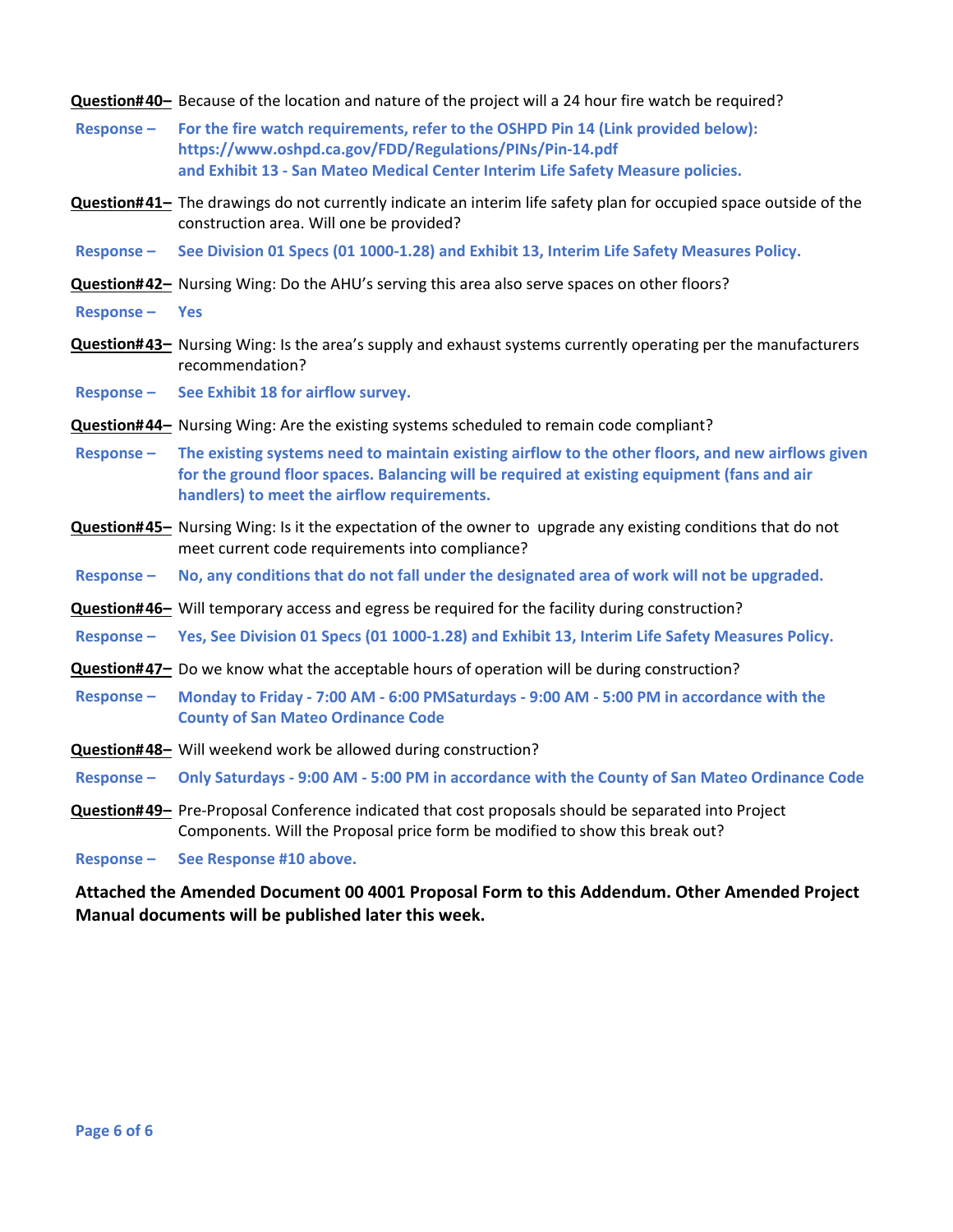$\mathcal{L}_\mathcal{L} = \{ \mathcal{L}_\mathcal{L} = \{ \mathcal{L}_\mathcal{L} = \{ \mathcal{L}_\mathcal{L} = \{ \mathcal{L}_\mathcal{L} = \{ \mathcal{L}_\mathcal{L} = \{ \mathcal{L}_\mathcal{L} = \{ \mathcal{L}_\mathcal{L} = \{ \mathcal{L}_\mathcal{L} = \{ \mathcal{L}_\mathcal{L} = \{ \mathcal{L}_\mathcal{L} = \{ \mathcal{L}_\mathcal{L} = \{ \mathcal{L}_\mathcal{L} = \{ \mathcal{L}_\mathcal{L} = \{ \mathcal{L}_\mathcal{$ 

# **DOCUMENT 00 4001**

#### **PROPOSAL PRICE FORM TO THE COUNTY OF SAN MATEO PROJECT DEVELOPMENT UNIT**

THIS PROPOSAL IS SUBMITTED BY:

# **(Firm/Company Name)**

 $\_$  , and the state of the state of the state of the state of the state of the state of the state of the state of the state of the state of the state of the state of the state of the state of the state of the state of the

## Re: **NEW COUNTY OFFICE BUILDING AND PARKING STRUCTURE PROJECT**

- 1. The undersigned Proposer proposes and agrees, if this Proposal is accepted, to enter into an agreement with SAN MATEO COUNTY (Owner) in the form included in the Contract Documents, including Document 00 5201 (Agreement), to perform and furnish all Work as specified or indicated in the Contract Documents for the Contract Sum and within the Contract Time indicated in this Proposal and in accordance with all other terms and conditions of the Contract Documents.
- 2. Proposer accepts all of the terms and conditions of the Contract Documents, Document 00 1001 (Notice Inviting Proposals), and Document 00 2001 (Instructions for Proposals). This Proposal will remain subject to acceptance for Ninety (90) Days after Proposal opening.
- 3. In submitting this Proposal, Proposer represents that Proposer has examined all of the Contract Documents, performed all required Pre-Proposal Review, received the Pre-Proposal conference minutes (if any), and received the following Addenda:

| <b>Addendum Number</b><br><b>Addendum Date</b> |  | <b>Signature of Proposer</b> |  |  |
|------------------------------------------------|--|------------------------------|--|--|
|                                                |  |                              |  |  |
|                                                |  |                              |  |  |
|                                                |  |                              |  |  |
|                                                |  |                              |  |  |
|                                                |  |                              |  |  |

4. Based on the foregoing, Proposer proposes and agrees to fully perform the Work within the time stated and in strict accordance with the Contract Documents for the following sums of money listed in the following Schedule of Proposal Prices: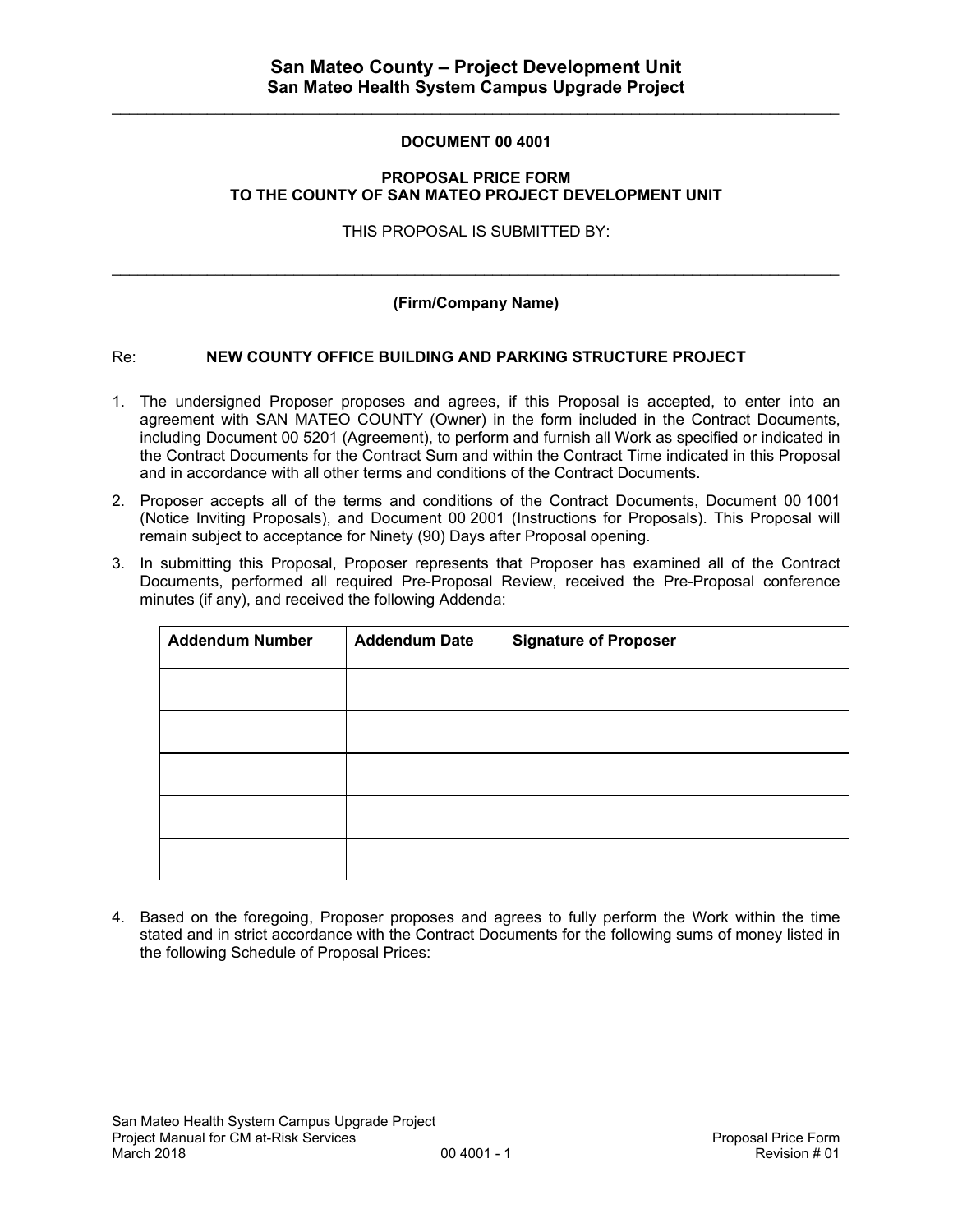$\mathcal{L}_\mathcal{L} = \{ \mathcal{L}_\mathcal{L} = \{ \mathcal{L}_\mathcal{L} = \{ \mathcal{L}_\mathcal{L} = \{ \mathcal{L}_\mathcal{L} = \{ \mathcal{L}_\mathcal{L} = \{ \mathcal{L}_\mathcal{L} = \{ \mathcal{L}_\mathcal{L} = \{ \mathcal{L}_\mathcal{L} = \{ \mathcal{L}_\mathcal{L} = \{ \mathcal{L}_\mathcal{L} = \{ \mathcal{L}_\mathcal{L} = \{ \mathcal{L}_\mathcal{L} = \{ \mathcal{L}_\mathcal{L} = \{ \mathcal{L}_\mathcal{$ 

#### **SCHEDULE OF PROPOSAL PRICES**

All Cost items, including lump sums and unit prices, must be filled in completely. Cost items are described or referenced in Document 01 1000 (Summary of Work) or Document 00 2001 (Instructions for Proposals). Quote in figures only, unless words are specifically requested.

| <u>NO.</u>                                             | <b>COST ITEM</b>                        | <b>TYPE</b> | PERCENT <sup>B</sup>                   | <b>DOLLAR AMOUNTA</b>                                                                       |
|--------------------------------------------------------|-----------------------------------------|-------------|----------------------------------------|---------------------------------------------------------------------------------------------|
| 1.                                                     | <b>Pre-Construction Services</b>        | Lump<br>Sum | $\%$                                   | \$                                                                                          |
| 2.                                                     | <b>CMR Fee</b>                          | Percent     | %                                      | \$                                                                                          |
| 3.                                                     | <b>CMR General Conditions</b><br>(GC)   | Lump<br>Sum | %                                      | Total \$                                                                                    |
| 4.                                                     | <b>CMR General Requirements</b><br>(GR) | Percent     | TBD (not req'd<br>in this<br>Proposal) | GR is part of Direct Cost of<br>Construction to be determined<br>during Phase 1             |
| 5.                                                     | <b>Direct Cost of Construction</b>      | Lump<br>Sum | TBD (not req'd<br>in this<br>Proposal) | Aggregate Total Cost of the Work of<br>Trades to be determined at Buy-out<br>during Phase 1 |
| 6.                                                     | Contingency                             | Percent     | 3%                                     | To be determined based on the<br>Final GMP at completion of Phase 1                         |
| 7.                                                     | Bond, Insurance and Taxes               | Percent     | %                                      | \$                                                                                          |
| Total Proposal Price (Sum of Cost Items 1, 2, 3 and 7) |                                         |             | \$                                     |                                                                                             |

Total Project Proposal Price:

 $\_$  ,  $\_$  ,  $\_$  ,  $\_$  ,  $\_$  ,  $\_$  ,  $\_$  ,  $\_$  ,  $\_$  ,  $\_$  ,  $\_$  ,  $\_$  ,  $\_$  ,  $\_$  ,  $\_$  ,  $\_$  ,  $\_$  ,  $\_$  ,  $\_$  ,  $\_$  ,  $\_$  ,  $\_$  ,  $\_$  ,  $\_$  ,  $\_$  ,  $\_$  ,  $\_$  ,  $\_$  ,  $\_$  ,  $\_$  ,  $\_$  ,  $\_$  ,  $\_$  ,  $\_$  ,  $\_$  ,  $\_$  ,  $\_$  , (Words)

Notes:

- A. Hourly rates for all services necessary to complete Cost Items 1 (Pre-Construction Services), 3 (CMR General Conditions), and 4 (CMR General Requirements) shall be submitted with the Proposal (see Exhibit 15). The reasonableness of these hourly rates will be considered in assessing the Price. These rates will be the basis for compensation of additional/extended hours requested by the Owner for these specific services during the course of this Contract.
- B. For Proposing purposes for Cost Items 1 and 3, percentage shall be *calculated* based on the entered Lump Sum price against the estimated Direct Cost of Construction of approximately \$70 million. The reasonableness of the CMR Fee and CMR General Requirements percentages will be considered in assessing the Price. The percentage for Cost Item 2 shall be used for determining the actual total CMR Fee and CMR General Requirements after bids for all trades are received.
- C. Proposals should be made with the presumption that CMR will not be authorized to self-perform subtrade work. See Document 00 7301 Supplementary General Conditions.
- 5. The undersigned Proposer acknowledges that the estimated Direct Cost of Construction provided herein is for Proposing purposes only, that Owner does not warrant the final accuracy of the estimate, and that the undersigned Proposer must make its own independent verification of estimated costs.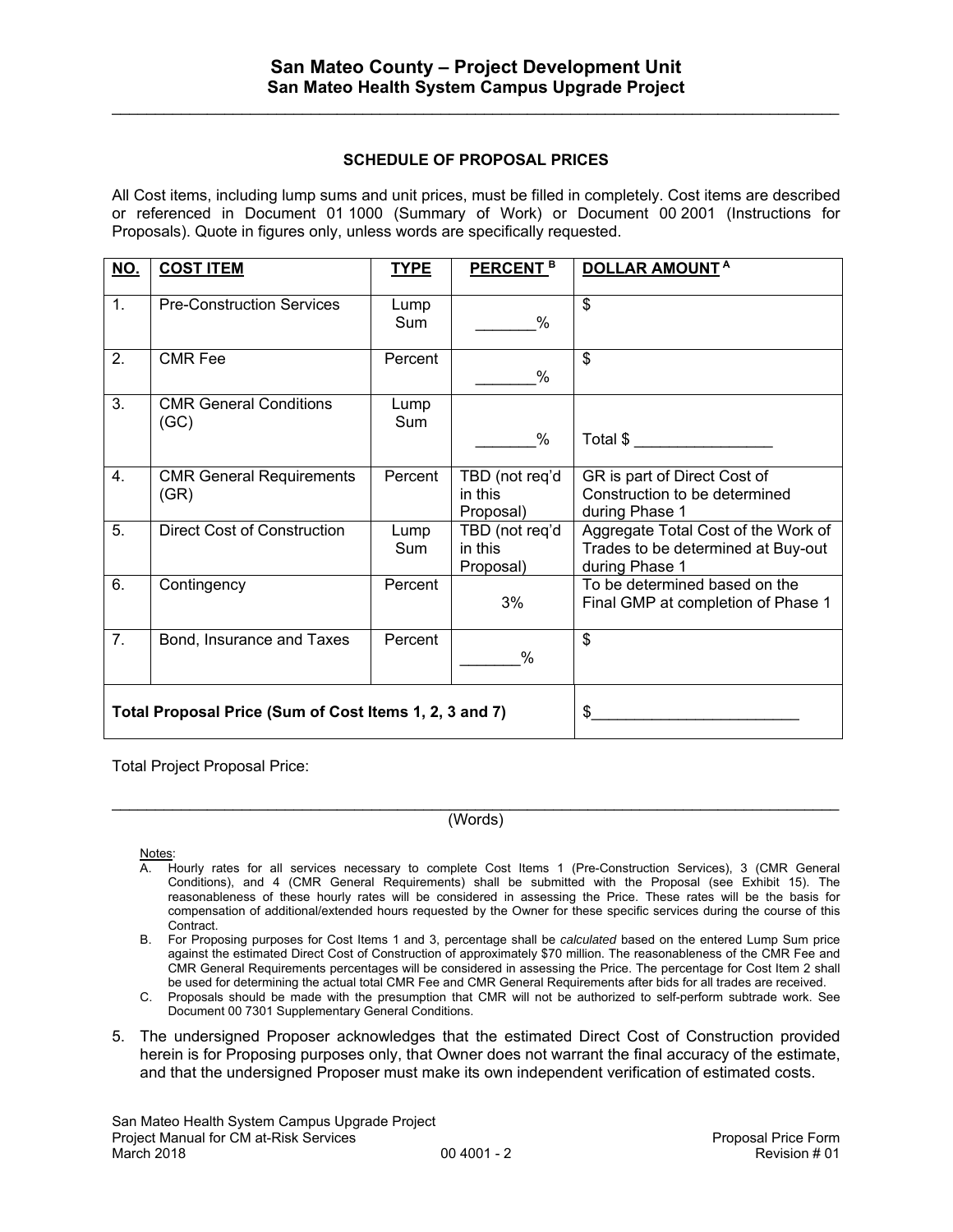- 6. The undersigned acknowledges that the Best Value Proposer will be determined as provided in Document 00 2001 (Instruction for Proposals).
- 7. The undersigned Proposer understands that Owner reserves the right to reject this Proposal, or all Proposals, in its sole discretion without compensation to Proposer.
- 8. If written notice of the acceptance of this Proposal, hereinafter referred to as Notice of Award, is mailed or delivered to the undersigned Proposer within the time described in Paragraph 2 of this Document 00 4001 or at any other time thereafter before it is withdrawn, the undersigned Proposer will execute and deliver the documents required by Document 00 2001 (Instructions for Proposals) within the time specified therein.
- 9. Notice of Award or request for additional information may be addressed to the undersigned Proposer at the address set forth below.
- 10. The undersigned Proposer agrees to commence Work under the Contract Documents on the date(s) established in Document 00 7200 (General Conditions) and to complete all Work within the time(s) specified in Document 00 5201 (Agreement).
- 11. The undersigned Proposer agrees that, in accordance with Document 00 7200 (General Conditions), liquidated damages for failure to complete Work in the Contract (or portions thereof) within the time(s) specified in Document 00 5201 (Agreement) shall be as set forth in Document 00 5201.

 $\mathcal{L}_\mathcal{L} = \{ \mathcal{L}_\mathcal{L} = \{ \mathcal{L}_\mathcal{L} = \{ \mathcal{L}_\mathcal{L} = \{ \mathcal{L}_\mathcal{L} = \{ \mathcal{L}_\mathcal{L} = \{ \mathcal{L}_\mathcal{L} = \{ \mathcal{L}_\mathcal{L} = \{ \mathcal{L}_\mathcal{L} = \{ \mathcal{L}_\mathcal{L} = \{ \mathcal{L}_\mathcal{L} = \{ \mathcal{L}_\mathcal{L} = \{ \mathcal{L}_\mathcal{L} = \{ \mathcal{L}_\mathcal{L} = \{ \mathcal{L}_\mathcal{$ 

 $\mathcal{L}_\mathcal{L} = \{ \mathcal{L}_\mathcal{L} = \{ \mathcal{L}_\mathcal{L} = \{ \mathcal{L}_\mathcal{L} = \{ \mathcal{L}_\mathcal{L} = \{ \mathcal{L}_\mathcal{L} = \{ \mathcal{L}_\mathcal{L} = \{ \mathcal{L}_\mathcal{L} = \{ \mathcal{L}_\mathcal{L} = \{ \mathcal{L}_\mathcal{L} = \{ \mathcal{L}_\mathcal{L} = \{ \mathcal{L}_\mathcal{L} = \{ \mathcal{L}_\mathcal{L} = \{ \mathcal{L}_\mathcal{L} = \{ \mathcal{L}_\mathcal{$ 

 $\frac{1}{2}$  , and the contribution of the contribution of the contribution of the contribution of the contribution of the contribution of the contribution of the contribution of the contribution of the contribution of the c

12. The names of all persons interested in the foregoing Proposal as principals are:

**IMPORTANT NOTICE:** If Proposer or other interested person is a corporation, give the legal name of corporation, state where incorporated, and names of president and secretary thereof; if a partnership, give name of the firm and names of all individual co-partners composing the firm; if Proposer or other interested person is an individual, give first and last names in full.

#### **NAME OF PROPOSER**:

licensed in accordance with an act for the registration of Contractors, and with California license number: Expiration:

(Place of Incorporation, if Applicable) (Principal)

 $\frac{1}{2}$  , and the contribution of the contribution of the contribution of the contribution of the contribution of the contribution of the contribution of the contribution of the contribution of the contribution of the c (Principal)

(Principal)

I certify (or declare) under penalty of perjury under the laws of the State of California that the foregoing is true and correct.

 $\overline{\phantom{a}}$  , and the contract of the contract of the contract of the contract of the contract of the contract of the contract of the contract of the contract of the contract of the contract of the contract of the contrac

(Signature of Proposer)

**NOTE**: If Proposer is a corporation, set forth the legal name of the corporation together with the signature of the officer or officers authorized to sign contracts on behalf of the corporation. If Proposer is a partnership, set forth the name of the firm together with the signature of the partner or partners authorized to sign contracts on behalf of the partnership.